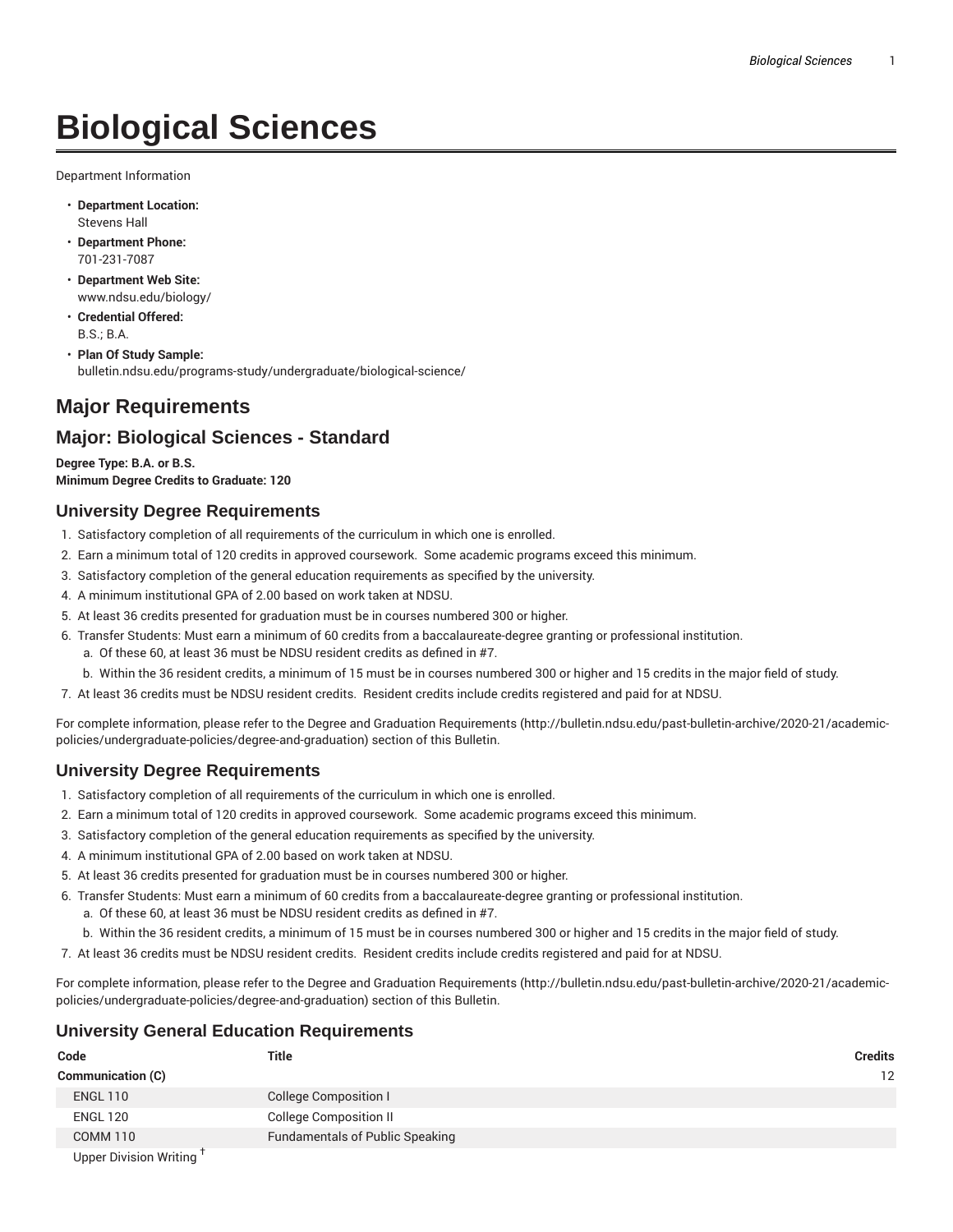| Quantitative Reasoning $(R)$ <sup>T</sup>       | 3  |
|-------------------------------------------------|----|
| Science and Technology (S) <sup>+</sup>         | 10 |
| Humanities and Fine Arts (A) <sup>+</sup>       | 6  |
| Social and Behavioral Sciences (B) <sup>+</sup> | 6  |
| Wellness (W) $^{\dagger}$                       | っ  |
| Cultural Diversity (D) <sup>*†</sup>            |    |
| <b>Global Perspectives (G)</b> <sup>*†</sup>    |    |
| <b>Total Credits</b>                            | 39 |

- \* May be satisfied by completing courses in another General Education category.
- † General education courses may be used to satisfy requirements for both general education and the major, minor, and program emphases, where applicable. Students should carefully review major requirements to determine if specific courses can also satisfy these general education categories.
- A list of university approved general education courses and administrative policies are available here (http://bulletin.ndsu.edu/past-bulletinarchive/2020-21/academic-policies/undergraduate-policies/general-education/#genedcoursestext).

#### **College Requirements**

| Code              | Title                                                                                                                                       | Credits |
|-------------------|---------------------------------------------------------------------------------------------------------------------------------------------|---------|
| foreign language. | Bachelor of Arts (BA) Degree – An additional 12 credits Humanities and Social Sciences and proficiency at the second year level in a modern | 12      |
|                   | Bachelor of Science (BS) Degree - An additional 6 credits in Humanities or Social Sciences                                                  |         |
|                   |                                                                                                                                             |         |

\* Humanities and Social Sciences may be fulfilled by any course having the following prefix: ADHM, ANTH, ARCH, ART, CJ, CLAS, COMM, ECON, ENGL, FREN, GEOG, GERM, HDFS, HIST, LA, LANG, MUSC, PHIL, POLS, PSYC, RELS, SOC, SPAN, THEA, WGS, or any course from the approved list of general education courses in humanities and social sciences (general education categories A and B). These credits must come from outside the department of the student's major.

#### **Major Requirements**

Except for courses offered only as pass/fail grading, no course may be taken Pass/Fail

| Code                                         | <b>Title</b>                                                                                                  | <b>Credits</b> |
|----------------------------------------------|---------------------------------------------------------------------------------------------------------------|----------------|
| <b>Biological Sciences Core Requirements</b> |                                                                                                               |                |
| <b>BIOL 150</b><br>& 150L                    | General Biology I<br>and General Biology I Laboratory                                                         | 4              |
| <b>BIOL 151</b><br>& 151L                    | General Biology II<br>and General Biology II Laboratory                                                       | 4              |
| <b>CHEM 121</b><br>& 121L                    | <b>General Chemistry I</b><br>and General Chemistry I Laboratory (May satisfy general education category s)   | 4              |
| <b>CHEM 122</b><br>& 122L                    | <b>General Chemistry II</b><br>and General Chemistry II Laboratory (May satisfy general education category S) | 4              |
| <b>MATH 146</b><br>or MATH 165               | Applied Calculus I (May satisfy general education category R)<br>Calculus I                                   | 4              |
| <b>STAT 330</b>                              | <b>Introductory Statistics</b>                                                                                | 3              |
| <b>BIOL 189</b>                              | Skills for Academic Success                                                                                   |                |
| <b>BIOL 270</b>                              | Undergraduate Research Experience: Antibiotic Drug Discovery                                                  | 3              |
| or BIOL 271                                  | Wildlife Ecology and Conservation: An undergraduate research course                                           |                |
| or BIOL 272                                  | Research Experience: Learning in Biology                                                                      |                |
| or BIOL 273                                  | Undergraduate Research Course: Genomic Analysis                                                               |                |
| <b>BIOL 315</b><br>& 315L                    | Genetics<br>and Genetics Laboratory                                                                           | 4              |
| <b>BIOL 359</b>                              | Evolution                                                                                                     | 3              |
|                                              | Select one of the emphasis areas listed below to complete the major requirements                              | $12 - 51$      |
| <b>Total Credits</b>                         |                                                                                                               | 46-85          |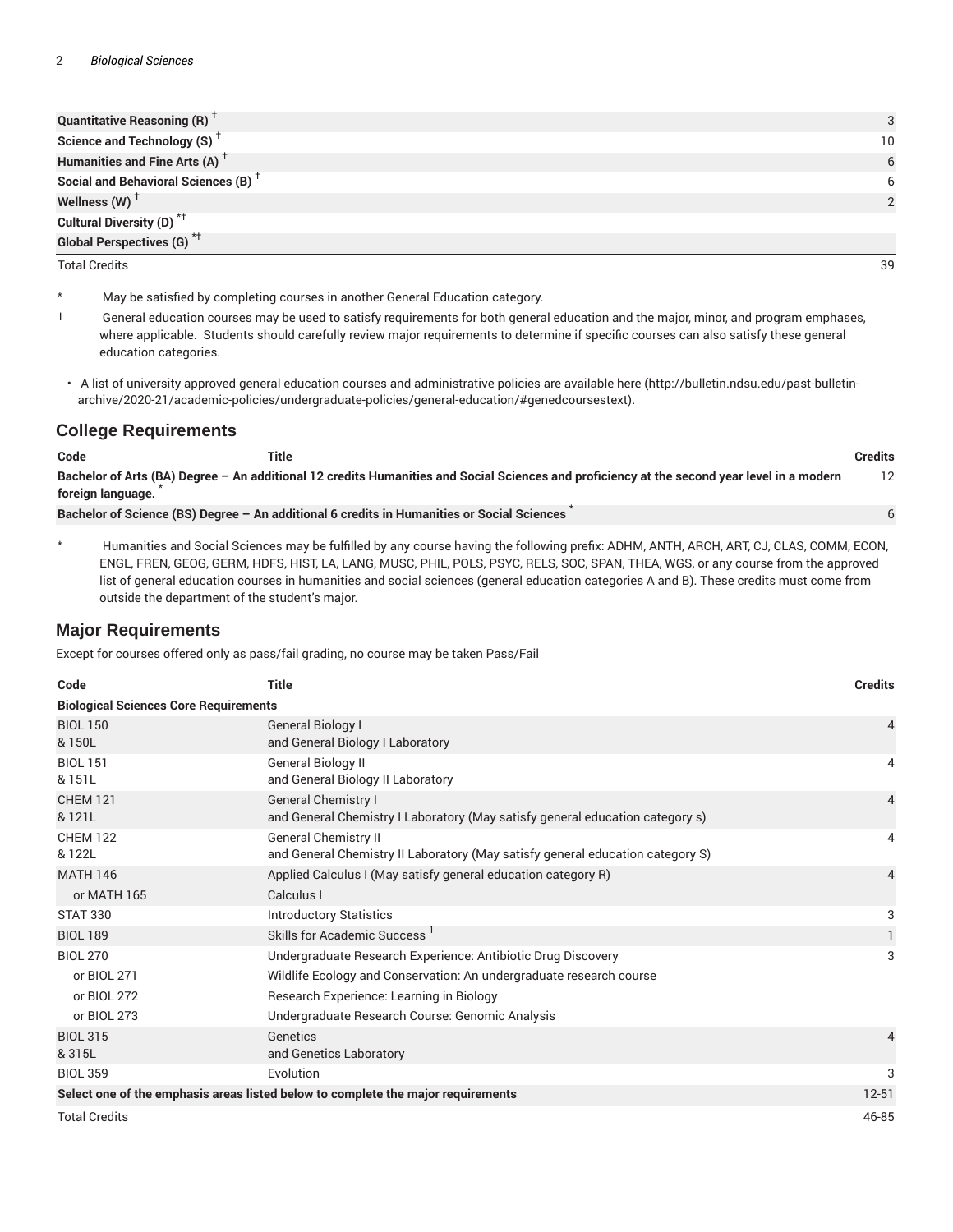1 BIOL 189 is only required for first-time, first-year students--A first-time, first-year student is defined as a student who has not yet completed a college course as a college student. Students that are not first-time, first-year students that either transfer into the university or change their major are not required to take BIOL 189.

#### **Standard emphasis**

| Code                                                                    | <b>Title</b>                                                | <b>Credits</b> |
|-------------------------------------------------------------------------|-------------------------------------------------------------|----------------|
| <b>BIOL 364</b>                                                         | <b>General Ecology</b>                                      | 3              |
| or BIOL 370                                                             | Cell Biology                                                |                |
| Select one from the following:                                          |                                                             | 3 or 8         |
| <b>CHEM 240</b>                                                         | Survey of Organic Chemistry (or)                            |                |
| <b>CHEM 341</b>                                                         | Organic Chemistry I                                         |                |
| & 341L                                                                  | and Organic Chemistry I Laboratory                          |                |
| & CHEM 342<br>& CHEM 342L                                               | and Organic Chemistry II                                    |                |
| Select one from the following:                                          | and Organic Chemistry II Laboratory                         | 3 or 8         |
| <b>PHYS 120</b>                                                         | Fundamentals of Physics (or)                                |                |
| <b>PHYS 211</b>                                                         | College Physics I                                           |                |
| & 211L                                                                  | and College Physics I Laboratory                            |                |
| & PHYS 212                                                              | and College Physics II                                      |                |
| & PHYS 212L                                                             | and College Physics II Laboratory                           |                |
| Select 15 credits of any 300-400 level course offered in the department |                                                             | 15             |
| <b>BIOL 364</b>                                                         | General Ecology (if not used to meet the above requirement) |                |
| <b>BIOL 370</b>                                                         | Cell Biology (if not used to meet the above requirement)    |                |
| <b>BIOL 379</b>                                                         | Study Tour Abroad                                           |                |
| <b>BIOL 410</b>                                                         | <b>Comparative Chordate Morphology</b>                      |                |
| <b>BIOL 414</b>                                                         | <b>Plant Systematics</b>                                    |                |
| <b>BIOL 444</b>                                                         | Vertebrate Histology                                        |                |
| <b>BIOL 450</b>                                                         | Invertebrate Zoology                                        |                |
| <b>BIOL 452</b>                                                         | Ichthyology                                                 |                |
| <b>BIOL 454</b>                                                         | Herpetology                                                 |                |
| <b>BIOL 456</b>                                                         | Ornithology                                                 |                |
| <b>BIOL 458</b>                                                         | Mammalogy                                                   |                |
| <b>BIOL 460</b>                                                         | <b>Animal Physiology</b>                                    |                |
| <b>BIOL 461</b>                                                         | <b>Plant Ecology</b>                                        |                |
| <b>BIOL 462</b>                                                         | Physiological Ecology                                       |                |
| <b>BIOL 463</b>                                                         | Animal Behavior                                             |                |
| <b>BIOL 464</b>                                                         | Endocrinology                                               |                |
| <b>BIOL 465</b>                                                         | Hormones and Behavior                                       |                |
| <b>BIOL 470</b>                                                         | Freshwater Ecology and Limnology                            |                |
| <b>BIOL 472</b>                                                         | Structure and Diversity of Plants and Fungi                 |                |
| <b>BIOL 475</b>                                                         | <b>Conservation Biology</b>                                 |                |
| <b>BIOL 476</b>                                                         | Wildlife Ecology and Management                             |                |
| <b>BIOL 477</b>                                                         | Wildlife and Fisheries Management Techniques                |                |
| <b>BIOL 479</b>                                                         | <b>Biomedical Genetics and Genomics</b>                     |                |
| <b>BIOL 480</b>                                                         | Ecotoxicology                                               |                |
| <b>BIOL 481</b>                                                         | <b>Wetland Science</b>                                      |                |
| <b>BIOL 482</b>                                                         | <b>Developmental Biology</b>                                |                |
| <b>BIOL 483</b>                                                         | <b>Cellular Mechanisms of Diseases</b>                      |                |

Total Credits 24-34

## **Biomedical sciences emphasis**

| Code            | <b>Title</b>        | Credits |
|-----------------|---------------------|---------|
| <b>BIOL 370</b> | Cell Biology        | $\sim$  |
| <b>CHEM 341</b> | Organic Chemistry I | $\circ$ |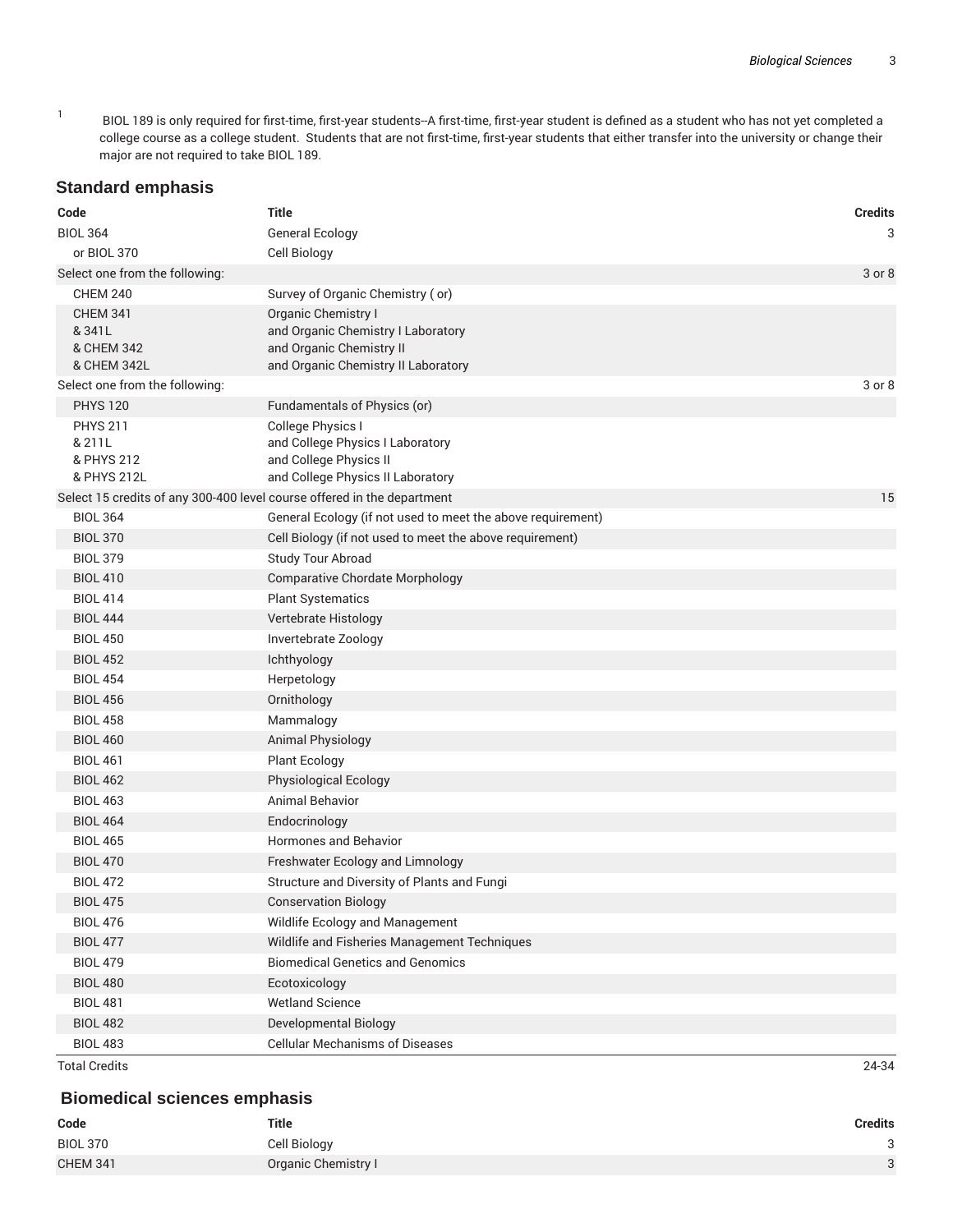| CHEM 341L            | Organic Chemistry I Laboratory                                                     | 1  |
|----------------------|------------------------------------------------------------------------------------|----|
| <b>CHEM 342</b>      | <b>Organic Chemistry II</b>                                                        | 3  |
| CHEM 342L            | Organic Chemistry II Laboratory                                                    |    |
| <b>PHYS 211</b>      | College Physics I                                                                  | 3  |
| <b>PHYS 211L</b>     | <b>College Physics I Laboratory</b>                                                |    |
| <b>PHYS 212</b>      | <b>College Physics II</b>                                                          | 3  |
| <b>PHYS 212L</b>     | <b>College Physics II Laboratory</b>                                               |    |
| <b>BIOC 460</b>      | Foundations of Biochemistry and Molecular Biology I                                | 3  |
|                      | Select 12 credits from the following - at least 9 credits must have BIOL prefix    | 12 |
| <b>BIOC 461</b>      | Foundations of Biochemistry and Molecular Biology II                               |    |
| <b>BIOL 444</b>      | Vertebrate Histology                                                               |    |
| <b>BIOL 460</b>      | <b>Animal Physiology</b>                                                           |    |
| <b>BIOL 464</b>      | Endocrinology                                                                      |    |
| <b>BIOL 465</b>      | <b>Hormones and Behavior</b>                                                       |    |
| <b>BIOL 479</b>      | <b>Biomedical Genetics and Genomics</b>                                            |    |
| <b>BIOL 482</b>      | Developmental Biology                                                              |    |
| <b>BIOL 483</b>      | <b>Cellular Mechanisms of Diseases</b>                                             |    |
| <b>MICR 350</b>      | <b>General Microbiology</b>                                                        |    |
| <b>MICR 460</b>      | Pathogenic Microbiology                                                            |    |
| <b>MICR 470</b>      | Basic Immunology                                                                   |    |
| <b>BIOL Course</b>   | Choose one additional 3 credit 300-400 level BIOL course offered by the department | 3  |
| <b>Total Credits</b> |                                                                                    | 37 |

# **ecology and conservation Science emphasis**

| Code                                                   | <b>Title</b>                                                                                                                 | <b>Credits</b> |
|--------------------------------------------------------|------------------------------------------------------------------------------------------------------------------------------|----------------|
| <b>BIOL 364</b>                                        | <b>General Ecology</b>                                                                                                       | 3              |
| <b>BIOL 475</b>                                        | <b>Conservation Biology</b>                                                                                                  | 3              |
| or BIOL 476                                            | Wildlife Ecology and Management                                                                                              |                |
| Select one from the following:                         |                                                                                                                              | 3 or 8         |
| <b>CHEM 240</b>                                        | Survey of Organic Chemistry                                                                                                  |                |
| <b>CHEM 341</b><br>& 341L<br>& CHEM 342<br>& CHEM 342L | Organic Chemistry I<br>and Organic Chemistry I Laboratory<br>and Organic Chemistry II<br>and Organic Chemistry II Laboratory |                |
| Select one from the following:                         |                                                                                                                              | 3 or 8         |
| <b>PHYS 120</b>                                        | <b>Fundamentals of Physics</b>                                                                                               |                |
| <b>PHYS 211</b><br>& 211L<br>& PHYS 212<br>& PHYS 212L | <b>College Physics I</b><br>and College Physics I Laboratory<br>and College Physics II<br>and College Physics II Laboratory  |                |
|                                                        | Select 9 credits from the following - at least 6 credits must have a BIOL prefix                                             | 9              |
| <b>BIOL 414</b>                                        | <b>Plant Systematics</b>                                                                                                     |                |
| <b>BIOL 450</b>                                        | Invertebrate Zoology                                                                                                         |                |
| <b>BIOL 452</b>                                        | Ichthyology                                                                                                                  |                |
| <b>BIOL 454</b>                                        | Herpetology                                                                                                                  |                |
| <b>BIOL 456</b>                                        | Ornithology                                                                                                                  |                |
| <b>BIOL 458</b>                                        | Mammalogy                                                                                                                    |                |
| <b>BIOL 460</b>                                        | <b>Animal Physiology</b>                                                                                                     |                |
| <b>BIOL 461</b>                                        | <b>Plant Ecology</b>                                                                                                         |                |
| <b>BIOL 462</b>                                        | <b>Physiological Ecology</b>                                                                                                 |                |
| <b>BIOL 463</b>                                        | Animal Behavior                                                                                                              |                |
| <b>BIOL 470</b>                                        | Freshwater Ecology and Limnology                                                                                             |                |
| <b>BIOL 472</b>                                        | Structure and Diversity of Plants and Fungi                                                                                  |                |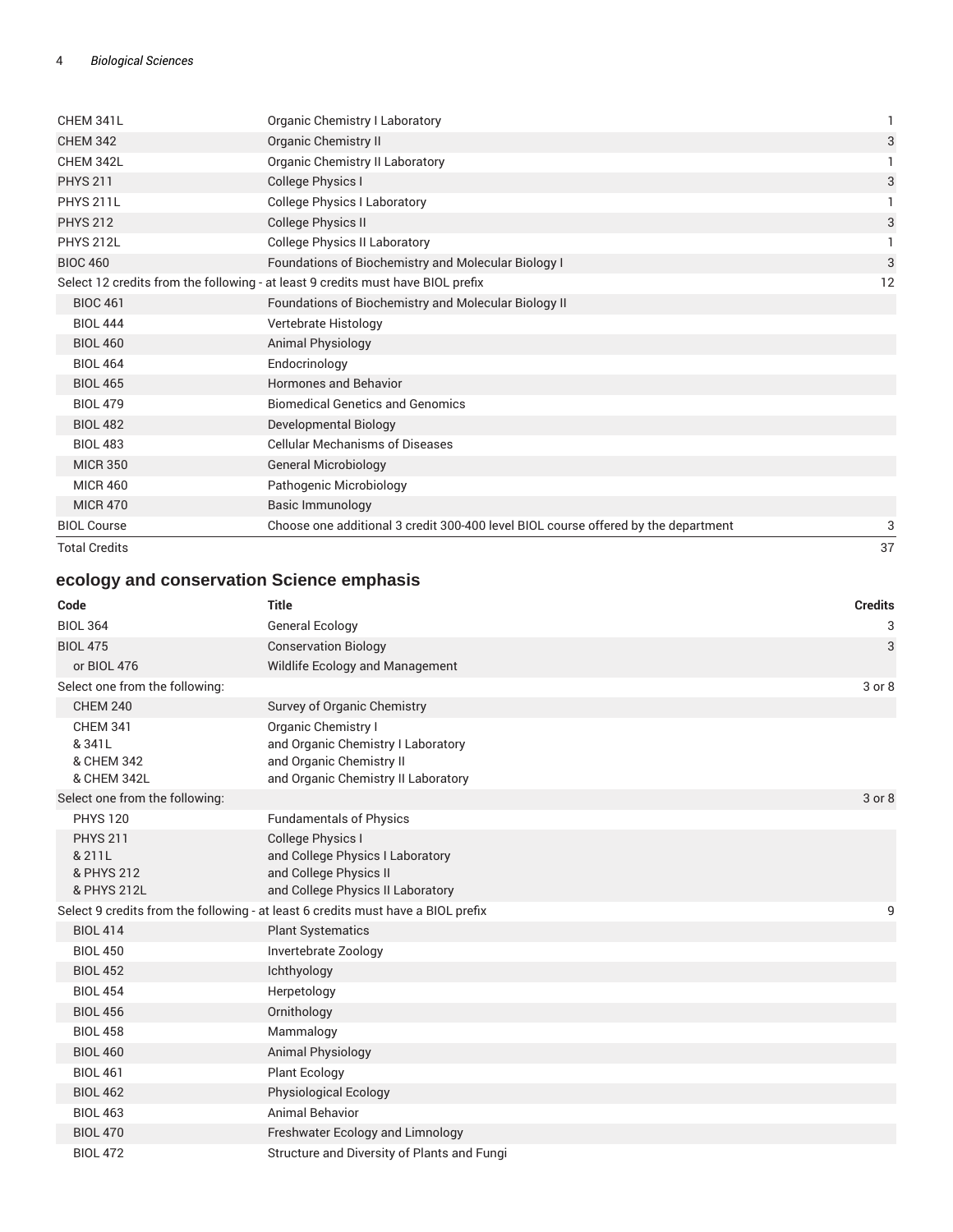| Total Credits      |                                                                                    | 24-34 |
|--------------------|------------------------------------------------------------------------------------|-------|
| <b>BIOL Course</b> | Choose one additional 3 credit 300-400 level BIOL course offered by the department | 3     |
| SOIL 351           | Soil Ecology                                                                       |       |
| <b>PLSC 433</b>    | Weed Biology and Ecology                                                           |       |
| <b>PPTH 460</b>    | <b>Fungal Biology</b>                                                              |       |
| <b>MICR 460</b>    | Pathogenic Microbiology                                                            |       |
| <b>MICR 452</b>    | Microbial Ecology                                                                  |       |
| <b>MICR 350</b>    | <b>General Microbiology</b>                                                        |       |
| <b>ENT 470</b>     | Insect Ecology                                                                     |       |
| <b>ENT 350</b>     | <b>General Entomology</b>                                                          |       |
| <b>RNG 450</b>     | Range Plants                                                                       |       |
| <b>BIOL 481</b>    | <b>Wetland Science</b>                                                             |       |
| <b>BIOL 480</b>    | Ecotoxicology                                                                      |       |
| <b>BIOL 477</b>    | Wildlife and Fisheries Management Techniques                                       |       |
| <b>BIOL 476</b>    | Wildlife Ecology and Management (if not used to meet the above requirement)        |       |
| <b>BIOL 475</b>    | Conservation Biology (if not used to meet the above requirement)                   |       |
|                    |                                                                                    |       |

## **environmental science emphasis**

| Code                                                  | <b>Title</b>                                                                                                                                            | <b>Credits</b>            |
|-------------------------------------------------------|---------------------------------------------------------------------------------------------------------------------------------------------------------|---------------------------|
| <b>BIOL 364</b>                                       | <b>General Ecology</b>                                                                                                                                  | 3                         |
| <b>BIOL 480</b>                                       | Ecotoxicology                                                                                                                                           | $\mathbf{3}$              |
| <b>GEOL 105</b>                                       | <b>Physical Geology</b>                                                                                                                                 | 3                         |
| <b>GEOL 105L</b>                                      | Physical Geology Lab                                                                                                                                    | $\mathbf{1}$              |
| <b>GEOL 106L</b>                                      | The Earth Through Time Lab                                                                                                                              | 1                         |
| <b>GEOL 106</b>                                       | The Earth Through Time                                                                                                                                  | 3                         |
| <b>MATH 147</b>                                       | <b>Applied Calculus II</b>                                                                                                                              | 4                         |
| or MATH 166                                           | Calculus II                                                                                                                                             |                           |
| <b>PHYS 211L</b>                                      | <b>College Physics I Laboratory</b>                                                                                                                     | $\mathbf{1}$              |
| <b>PHYS 211</b>                                       | College Physics I                                                                                                                                       | 3                         |
| <b>PHYS 212L</b>                                      | <b>College Physics II Laboratory</b>                                                                                                                    | $\mathbf{1}$              |
| <b>PHYS 212</b>                                       | <b>College Physics II</b>                                                                                                                               | 3                         |
| <b>SOIL 210</b>                                       | Introduction to Soil Science                                                                                                                            | $\ensuremath{\mathsf{3}}$ |
| <b>SOIL 410</b>                                       | Soils and Land Use                                                                                                                                      | 3                         |
| Select one from the following:                        |                                                                                                                                                         | $\sqrt{3}$                |
| <b>PLSC 380</b>                                       | Principles of Plant Physiology                                                                                                                          |                           |
| <b>BIOL 414</b>                                       | <b>Plant Systematics</b>                                                                                                                                |                           |
| <b>BIOL 461</b>                                       | <b>Plant Ecology</b>                                                                                                                                    |                           |
| <b>BIOL 472</b>                                       | Structure and Diversity of Plants and Fungi                                                                                                             |                           |
| <b>RNG 450</b>                                        | Range Plants                                                                                                                                            |                           |
| Select one of the following sequences:                |                                                                                                                                                         | 3 or 8                    |
| <b>CHEM 240</b><br>& BIOC 260                         | Survey of Organic Chemistry<br>and Elements of Biochemistry (or)                                                                                        |                           |
| <b>CHEM 341</b><br>& 341L<br>& CHEM 342<br>& BIOC 460 | <b>Organic Chemistry I</b><br>and Organic Chemistry I Laboratory<br>and Organic Chemistry II<br>and Foundations of Biochemistry and Molecular Biology I |                           |
| Choose one of the following:                          |                                                                                                                                                         | 3 or 8                    |
| <b>CHEM 431</b><br>& 431L                             | <b>Analytical Chemistry I</b><br>and Analytical Chemistry I Laboratory (or)                                                                             |                           |
| <b>GEOL 428</b>                                       | Geochemistry                                                                                                                                            |                           |
| <b>BIOL Courses</b>                                   | Choose an additional 12 credits of 300 - 400 level BIOL courses offered by the department                                                               | 12                        |
| <b>Total Credits</b>                                  |                                                                                                                                                         | 53-63                     |